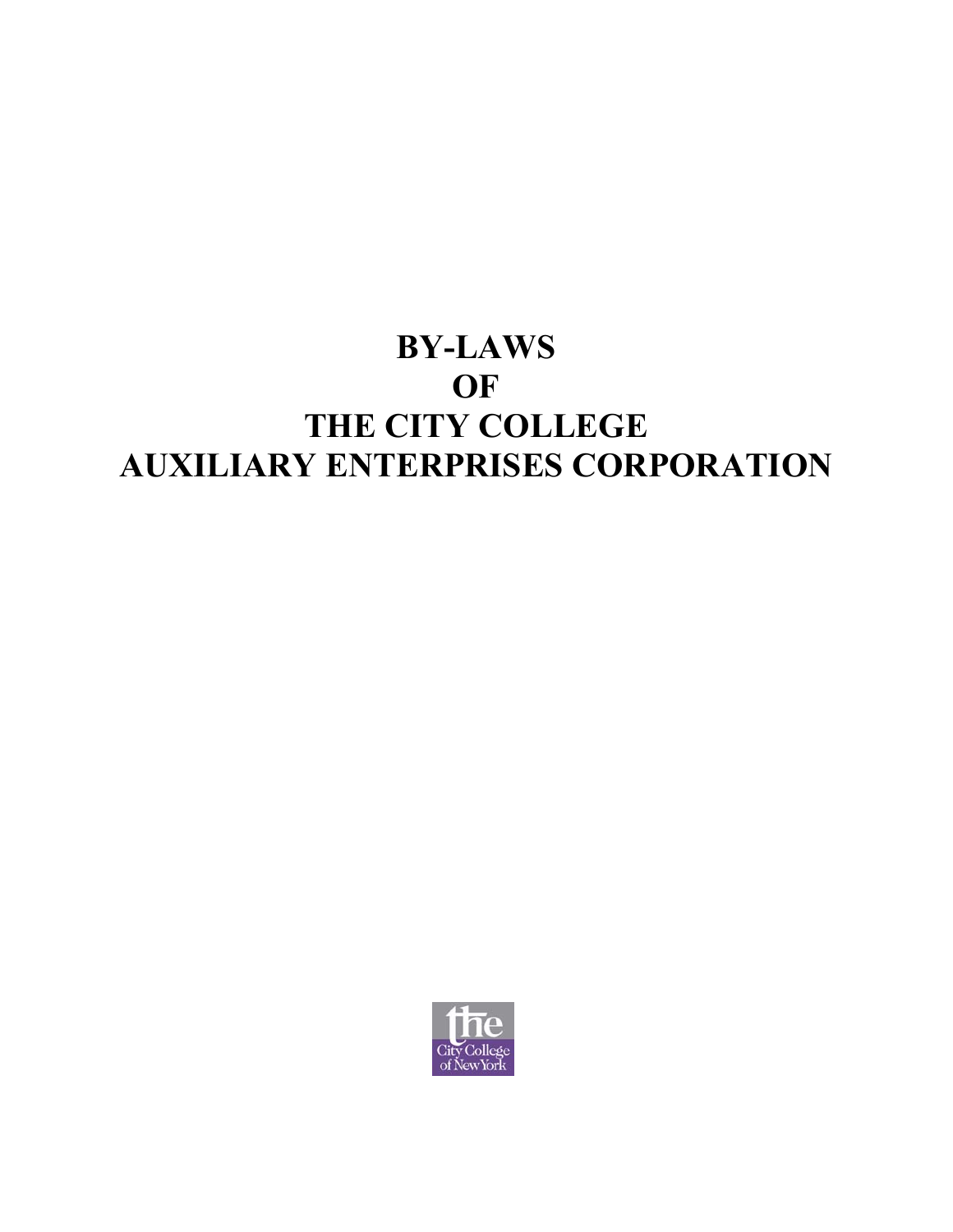# **THE CITY COLLEGE**

# **OF THE CITY UNIVERSITY OF NEW YORK**

# **BY-LAWS OF THE CITY COLLEGE AUXILIARY ENTERPRISES CORPORATION**

## Article I – Name and Purposes

Section 1. Name -- This corporation, The City College Auxiliary Enterprises Corporation shall be referred to as the Corporation. The Board of Directors of the Corporation shall be referred to as the Board.

Section 2. Purposes -- The principal objectives and purposes of the Corporation are as follows:

- 1. To provide auxiliary enterprises to service the students, administrative staff, alumni, and others in the college community of The City College of The City University of New York. Such auxiliary enterprises may include food services, bookstore operations, vending and game machines, copying services, printing services, typing services, computer services and other related enterprises to assist the students, faculty, administrative staff, alumni, and others in the college community of The City College.
- 2. Through the provision of auxiliary enterprise services and the use and allocation of auxiliary enterprise revenues, to assist in developing, improving and increasing the programs, resources and facilities of The City College to enable it to provide more extensive educational opportunities and services to its students, faculty, administrative staff, alumni, and others in the college community.
- 3. As a means of accomplishing the foregoing purposes, the Corporation shall have all of the general powers set forth in Section 202 of the Not-for-Profit Corporation Law of the State of New York and such other powers which now are or hereafter may be conferred by law upon a corporation organized for the purposes herein set forth, or necessary or incidental to the powers so conferred, or conducive to the attainment of the purposes of the Corporation, subject to such limitations as are or may be prescribed by law, together with the power to solicit grants and contributions for corporate purposes.
- 4. The lawful public or quasi-public objectives of the purposes of this Corporation are to provide services to the students, faculty, administrative staff, alumni, and others in the college community of The City College and to further the educational goals of this public institution of higher education which is part of The City University of New York.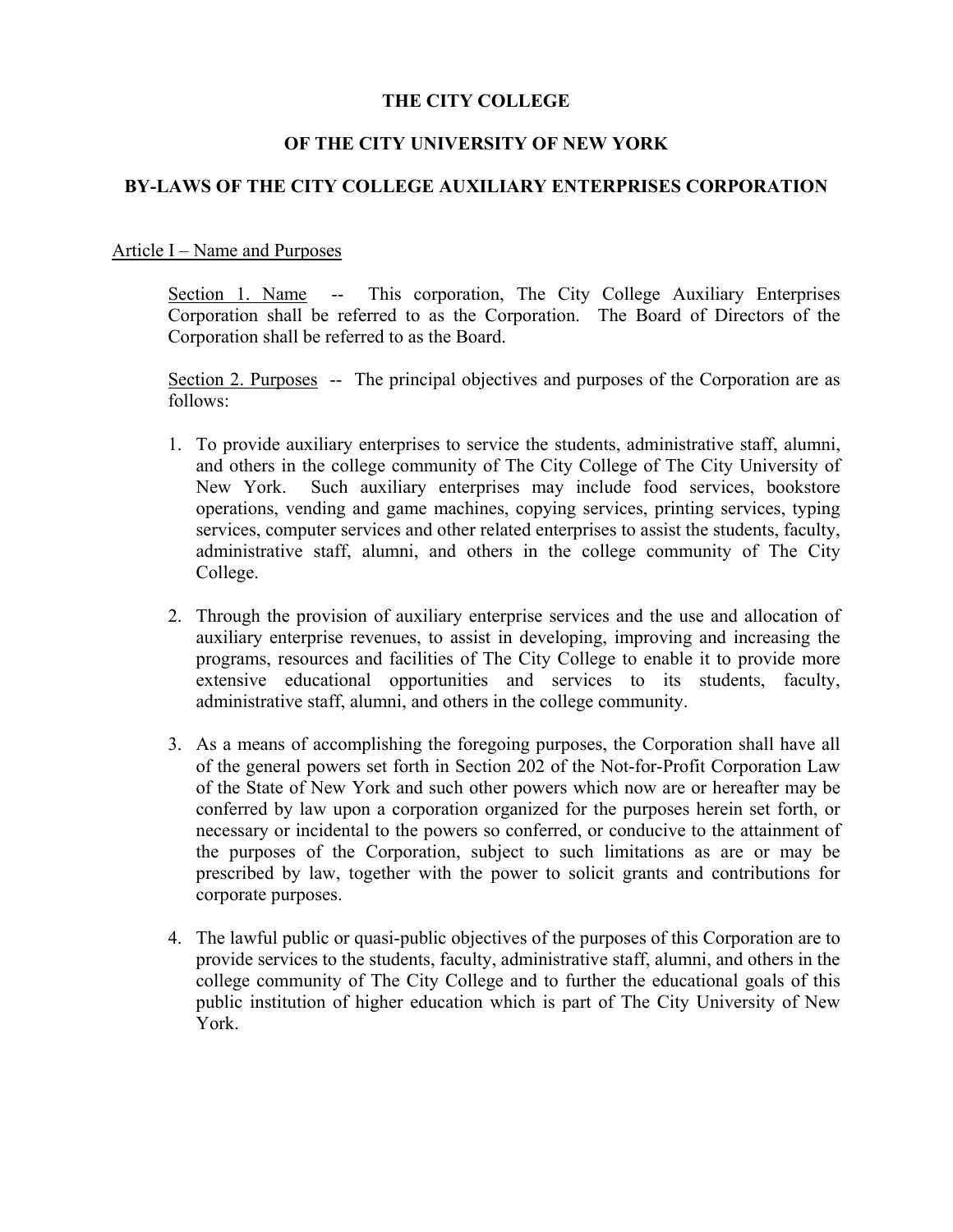#### Article II – Membership and Directors

Section 1. Number -- The property, affairs, and concerns of the Corporation shall be vested in a Board of Directors consisting of eleven (11) Directors.

- 1. The President of the College or his/her designee shall be the Chair of the Board.
- 2. The President shall appoint three (3) directors selected from members of the College administration.
- 3. The President of the College shall appoint two (2) directors selected from a panel of four faculty members elected by the Faculty Senate.
- 4. Five student members enrolled at The City College. Two (2) shall be the Presidents of the two Student Governments. Three (3) shall be selected by the appropriate Student Government from among the student government members elected by the students. The student seats shall be allocated on a basis which will provide representation, as nearly as practicable, to each of the student bodies in proportion to their enrollment by headcount.

Section 2. Term of Office -- Student directors shall be elected annually and serve for one year terms. Administration directors shall be appointed by and serve at the will of the college president. Faculty directors shall serve for staggered two year terms with the college president designating one to serve for an initial term of one year.

Section 3. Qualifications -- The faculty/administration component of the Board shall be full-time employees of The City College. The student members of the Board of Directors shall be students in good standing enrolled at The City College. Each student director shall maintain at least a 2.0 cumulative index.

Section 4. Duties and meetings -- The Board shall have power to hold meetings at such times and places as it deems advisable, to appoint committees, to employ necessary employees, to authorize proper expenditures and to take such other measures as may be necessary or proper to carry out the purposes of the Corporation. Meetings of the Board may be called by the Chair whenever he/she deems advisable and meetings shall be called by him/her upon written request of any four (4) members of the Board. The Board will meet at least once a year.

Section 5. Quorum -- The presence of six (6) directors shall constitute a quorum for the transaction of any business, a majority of whom must be members of the faculty and/or administration and unless otherwise specified in these by laws, the act of a majority at any meeting of the Board shall be the act of the Board. Each director shall be entitled to one vote. Directors shall vote in person and not by proxy.

If there is no quorum at two (2) consecutive meetings called by the Chair, the Chair shall convene a third meeting within five (5) days of the last aborted meeting. If there is no quorum at this third meeting, the Executive Committee shall have the power to act in place of the Board and the act of a majority of the Executive Committee members at such a meeting shall be the act of the Board.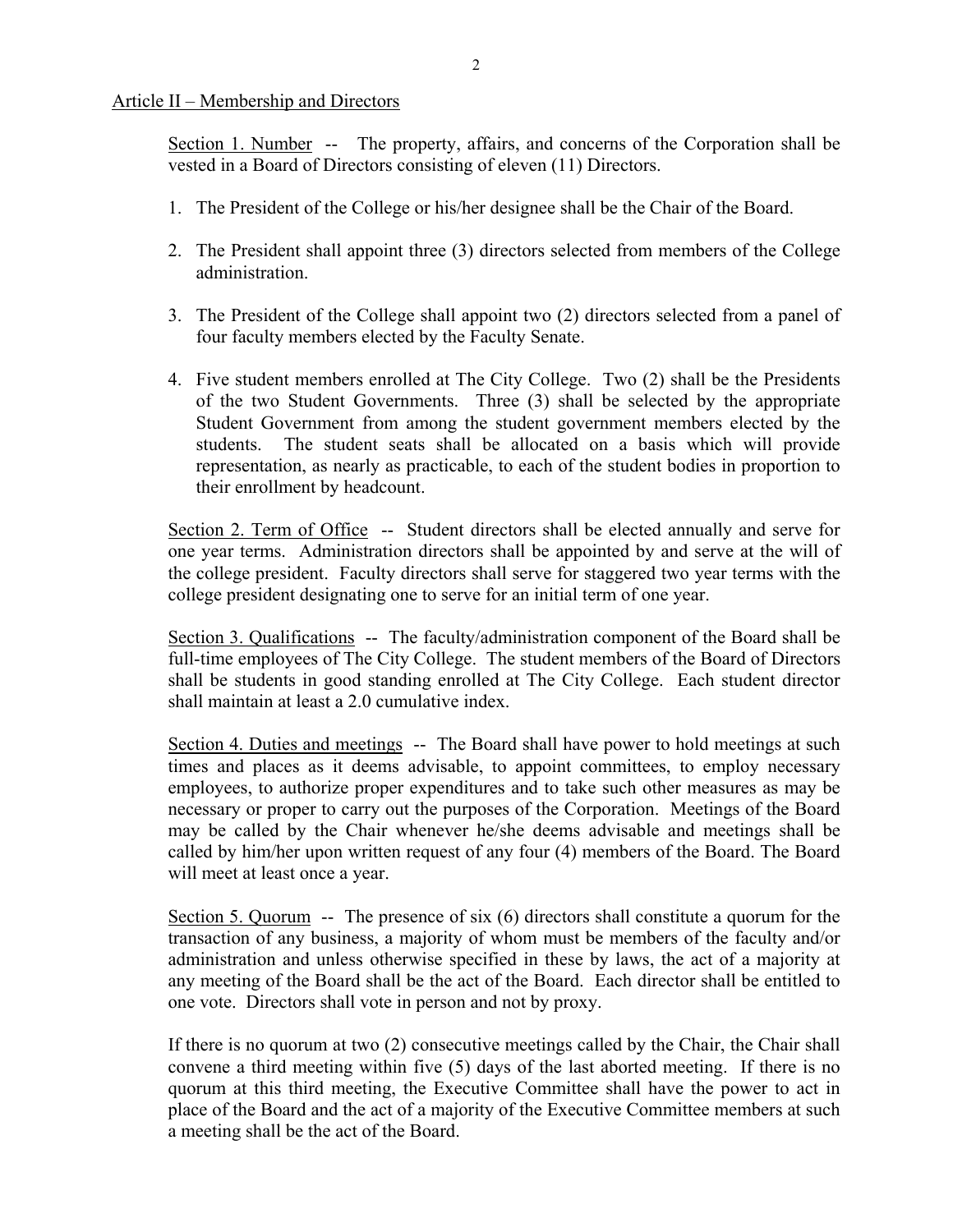If the Executive Committee is unable to take action, the Chair, if not the President of the College, shall notify the President of the College who shall devise a method to break the deadlock. If the President of the College is the Chair of the Corporation, the Chair shall devise a method to break the deadlock.

Section 6. Vacancies -- Whenever a vacancy shall occur in the Board of Directors, said vacancy shall be filled in accordance with the provisions set forth in Section 1 of Article II of the by laws.

Section 7. Compensation -- No director shall receive any compensation from the Corporation for services performed in his/her official capacity, but directors shall be reimbursed for reasonable expenses incurred in the performance of official duties.

Section 8. Assessments -- The Board shall have no power to impose any liability or assessment upon any director or directors of the Corporation, except that, a director of the Corporation may be required to reimburse the Corporation for personal use of Corporation services.

# Article III – Officers and Executive Committee

Section 1. Chair -- The Chair of the Board shall preside over meetings of the Board and shall vote only in case of a tie. He/she shall sign and execute, in the name and on behalf of the Corporation, all documents required to be executed by the Corporation, and shall perform such other duties as requested by the Board or as are reasonably incidental to his/her office. The President of the College or his/her designee shall be the Chair of the Board.

Section 2. Vice-Chair -- The Board shall elect one of the student members of the Board as Vice-Chair of the Board. He/she shall preside over meetings of the Board in the absence of the Chair. He/she shall perform such other duties as requested by the Chair or Board.

Section 3. Second Vice-Chair -- The Board shall elect one of the student members of the Board as a Second Vice-Chair of the Board. He/she shall preside over meetings of the Board in the absence of the Chair and Vice-Chair. He/she shall perform such other duties as requested by the Chair or the Board.

Section 4. Treasurer -- The College President shall designate one of the administrative members of the Board as Treasurer of the Board. The Treasurer shall be the business and fiscal officer of the Corporation. The Treasurer shall prepare budgets and contracts for submission to the Budget and Contract Committee. He/she shall perform such other duties as requested by the Chair or the Board.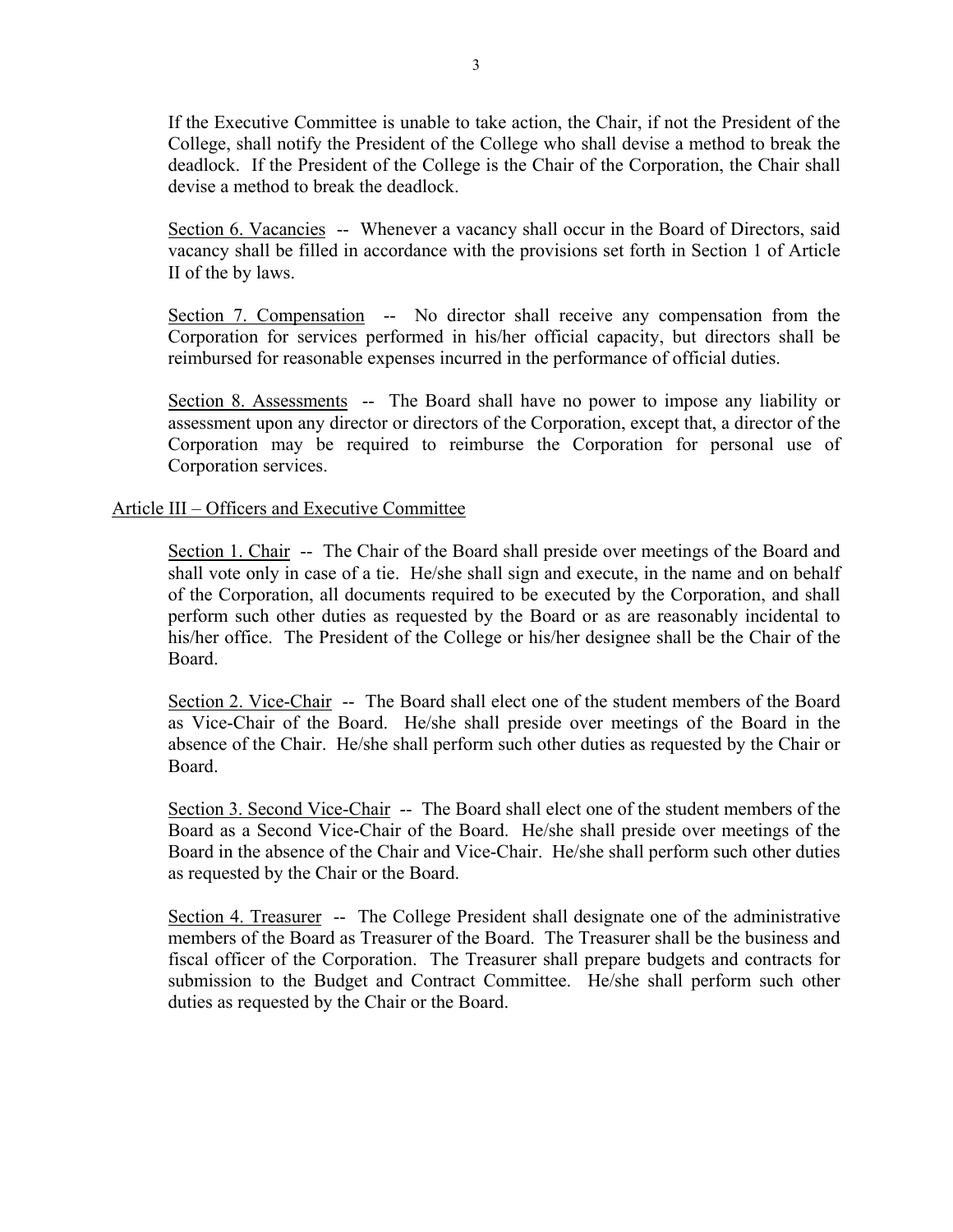Section 5. Secretary -- The College President shall designate one of the faculty members of the Board as Secretary of the Board. The Secretary shall oversee the taking and recording of minutes of all meetings of the Corporation's Board, shall keep the seal of the Corporation and shall, when necessary, attest to the official acts of the Chair and the Board. The Secretary shall supervise the distribution of minutes of all Corporation meetings; said distribution shall take place no more than seven (7) days after a meeting. Whenever a person is elected or appointed to one of the positions specified in Section 1 of Article II hereof, the Secretary shall immediately notify such person, in writing, of his/her membership in the Corporation. The Secretary shall perform such other duties as requested by the Chair or Board.

Section 6. Executive Committee -- The officers of the Board shall constitute the Executive Committee of the Board with power to act for the full Board when classes at The City College are not in session or when circumstances specified in Article II Section 5 arise. A majority of the members of the Executive Committee of the Board shall have power to act for the Board when circumstances make it unfeasible to call for a meeting of the full Board. An action of the Executive Committee, other than an action permitted under Article II Section 5 of these bylaws, must be reviewed and voted upon at the next regularly scheduled meeting of the full Board. The Chair of the Board shall be the Chair of the Executive Committee.

Article IV – Fiscal Year; Budget and Contract Committee; Notice; Audits

Section 1. Fiscal Year -- The fiscal year for the Corporation shall be July 1 through June  $30<sup>th</sup>$ 

Section 2. Budget and Contract Committee -- The Budget and Contract committee shall develop all contract and budget allocation proposals subject to the review and approval of the Board. Five (5) Directors of the Board shall comprise the membership of the Budget and Contract Committee. Two (2) members of the committee shall be administrators, two (2) shall be students, and one (1) shall be a member of the faculty. One of the Administrative members of the Committee shall be the Treasurer who shall also be Chair of the Committee. The other committee members shall be selected by the Board.

Section 3. Notification for Action -- The minutes of the Board or the Executive Committee, as submitted by the Secretary and approved by the Board or the Executive Committee, shall be deemed to be the official notification for the appropriate college office authorizing it and other related college offices to take the necessary actions relating to appropriations and expenditures.

Section 4. Audit -- The accounts of the Corporation shall be audited annually by outside certified public accountants engaged by the Board for that purpose.